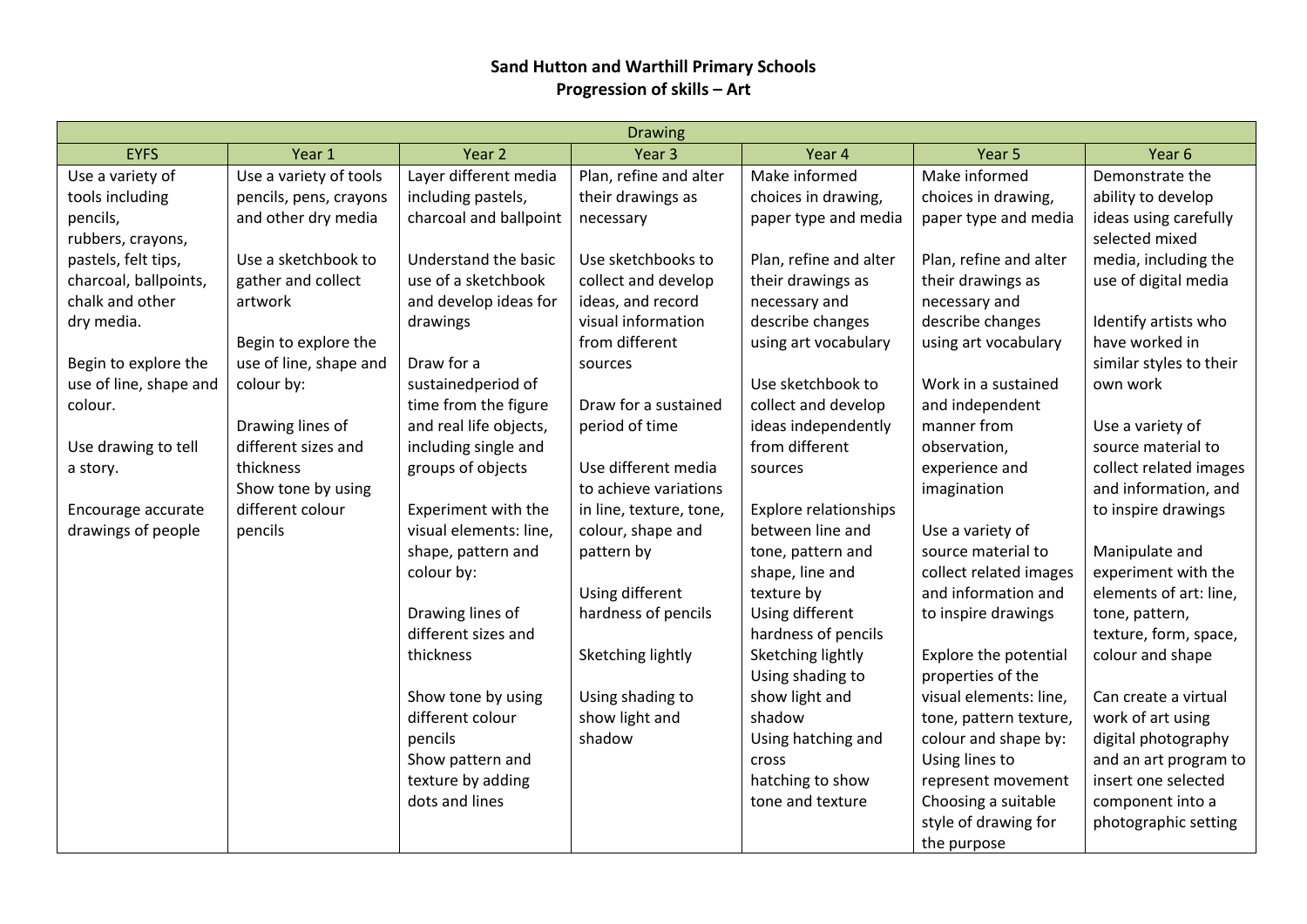|                        | Painting              |                       |                       |                        |                        |                       |  |
|------------------------|-----------------------|-----------------------|-----------------------|------------------------|------------------------|-----------------------|--|
| <b>EYFS</b>            | Year 1                | Year 2                | Year <sub>3</sub>     | Year 4                 | Year 5                 | Year 6                |  |
| Enjoy using a          | Explore the use of    | Mix a range of        | Mix a variety of      | Make and match         | Demonstrate a secure   | Create shades and     |  |
| variety of tools       | different techniques  | secondary colours,    | colours and know      | colours with           | knowledge about        | tints using black and |  |
| including              | including using       | shades and tones      | which primary colours | increasing accuracy,   | primary and            | white                 |  |
| different size/ size   | different brush sizes |                       | make secondary        | including              | secondary. Warm and    |                       |  |
| brushes and tools i.e. | and types and using   | Experiment with tools | colours               | complimentary and      | cold, complimentary    | Choose appropriate    |  |
| sponge brushes,        | different types of    | and technique,        |                       | contrasting colours    | and contrasting        | paint, paper and      |  |
| fingers, twigs         | paints                | including layering,   | Use developed colour  |                        | colours                | implements to adapt   |  |
|                        |                       | mixing media,         | vocabulary            | Use more specific      |                        | and extend their work |  |
| Recognise and          | Mix and match         | scraping through etc. |                       | colour vocabulary, for | Work on preliminary    |                       |  |
| name the primary       | colours to artefacts  |                       | Experiment with       | example tint, tone,    | studies to test media  | Carry out preliminary |  |
| colours                | and objects           | Name different types  | different effects and | shade, hue etc.        | and materials          | studies, test media   |  |
| being used.            |                       | of paint and their    | textures, including   |                        |                        | and materials and mix |  |
|                        | Work on different     | properties            | blocking in colour,   | Choose paints and      | Create imaginative     | appropriate colours   |  |
| Mix and match          | scales                |                       | washes, thickened     | implements             | work from a variety of |                       |  |
| colours to different   |                       | Work on a range of    | paint etc.            | appropriately          | sources                | Work from a variety   |  |
| artefacts and objects  | Mix secondary         | scales, for example   |                       |                        |                        | of sources, including |  |
|                        | colours and shades    | large brush on large  | Work confidently on a | Plan and create        |                        | those that have been  |  |
| Explore working        |                       | paper                 | range of scales, for  | effects with paint     |                        | researched            |  |
| with paint on          | Create different      |                       | example thin brush    | according to the       |                        | independently         |  |
| different              | textures e.g. use     | Mix and match         | on small surface area | resources they need    |                        |                       |  |
| surfaces and in        | sawdust, leaves etc.  | colours using         |                       | for the task           |                        | Show an awareness     |  |
| different              |                       | artefacts and objects |                       |                        |                        | of how paintings are  |  |
| ways i.e. coloured,    |                       |                       |                       | Show increasing        |                        | created by beginning  |  |
| sized and shaped       |                       |                       |                       | independence and       |                        | to describe           |  |
| paper                  |                       |                       |                       | creativity with the    |                        | composition           |  |
|                        |                       |                       |                       | painting               |                        |                       |  |
|                        |                       |                       |                       | process                |                        |                       |  |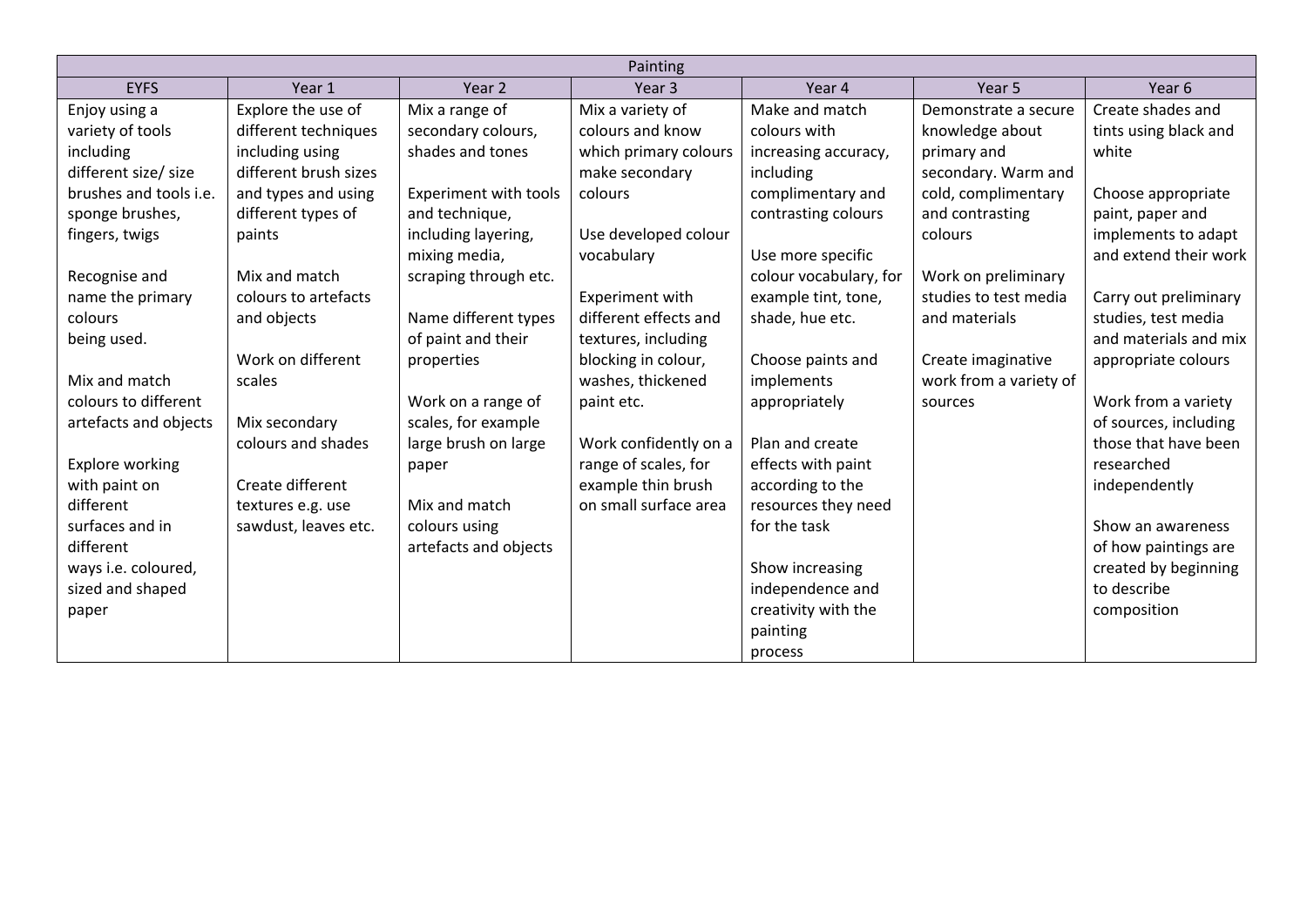|                     |                         |                       | 3D / Sculpture      |                       |                        |                         |
|---------------------|-------------------------|-----------------------|---------------------|-----------------------|------------------------|-------------------------|
| <b>EYFS</b>         | Year 1                  | Year 2                | Year <sub>3</sub>   | Year 4                | Year 5                 | Year 6                  |
| Handle, feel and    | Use techniques such     | Manipulate clay for a | Plan, design and    | Plan, design, make    | Plan a sculpture       | Plan a sculpture        |
| enjoy manipulating  | as rolling, cutting and | variety of purposes,  | make models         | and adapt models      | through drawing and    | through drawing and     |
| materials           | moulding                | including to create a |                     |                       | other preparatory      | other preparatory       |
|                     |                         | clay tile             | Create and combine  | Make informed         | work                   | work                    |
| Constructing        | Use a combination of    |                       | shapes to create    | choices about the 3D  |                        |                         |
|                     | shapes                  | Include lines and     | recognisable forms  | techniques chosen     | Use tools to carve and | Use frameworks (such    |
| <b>Building and</b> |                         | texture               | using malleable     |                       | add shapes, texture    | as wire or moulds) to   |
| destroying          | Include lines and       |                       | material, e.g. clay | Use a variety of      | and pattern            | provide stability and   |
|                     | texture                 | Understand the        |                     | materials including   |                        | form                    |
| Shape and model     |                         | safety and basic core | Construct a simple  | clay and other        | Include texture that   |                         |
|                     | Explore sculpture       | of materials and      | clay base for       | mouldable materials   | conveys feelings,      | Create sculpture and    |
|                     | with a range of         | tools.                | extending and       |                       | expression or          | constructions with      |
|                     | malleable material,     |                       | modelling other     | Show an               | movement               | increasing              |
|                     | e.g. clay thumb pot     | Experiment with, and  | shapes              | understanding of      |                        | independence            |
|                     |                         | construct with,       |                     | shape, space and      | Describe the different |                         |
|                     | Experiment with, and    | recyclable, natural   |                     | form                  | qualities involved in  | Show life-like          |
|                     | construct with,         | and man-made          |                     |                       | modelling, sculpture   | qualities and real-life |
|                     | recyclable, natural     | materials confidently |                     | Discuss their work    | and construction       | proportions, or if      |
|                     | and man-made            |                       |                     | understanding that is |                        | more abstract,          |
|                     | materials               |                       |                     | has been sculpted,    | Use recycled, natural  | provoke different       |
|                     |                         |                       |                     | modelled or           | and man-made           | interpretations         |
|                     |                         |                       |                     | constructed           | materials to create    |                         |
|                     |                         |                       |                     |                       | sculpture              | Evaluate their work     |
|                     |                         |                       |                     |                       |                        | and comment on          |
|                     |                         |                       |                     |                       | Evaluate their work    | whether it has been     |
|                     |                         |                       |                     |                       | and comment on         | sculpted, modelled or   |
|                     |                         |                       |                     |                       | whether it has been    | constructed             |
|                     |                         |                       |                     |                       | sculpted, modelled or  | successfully            |
|                     |                         |                       |                     |                       | constructed            |                         |
|                     |                         |                       |                     |                       | successfully           |                         |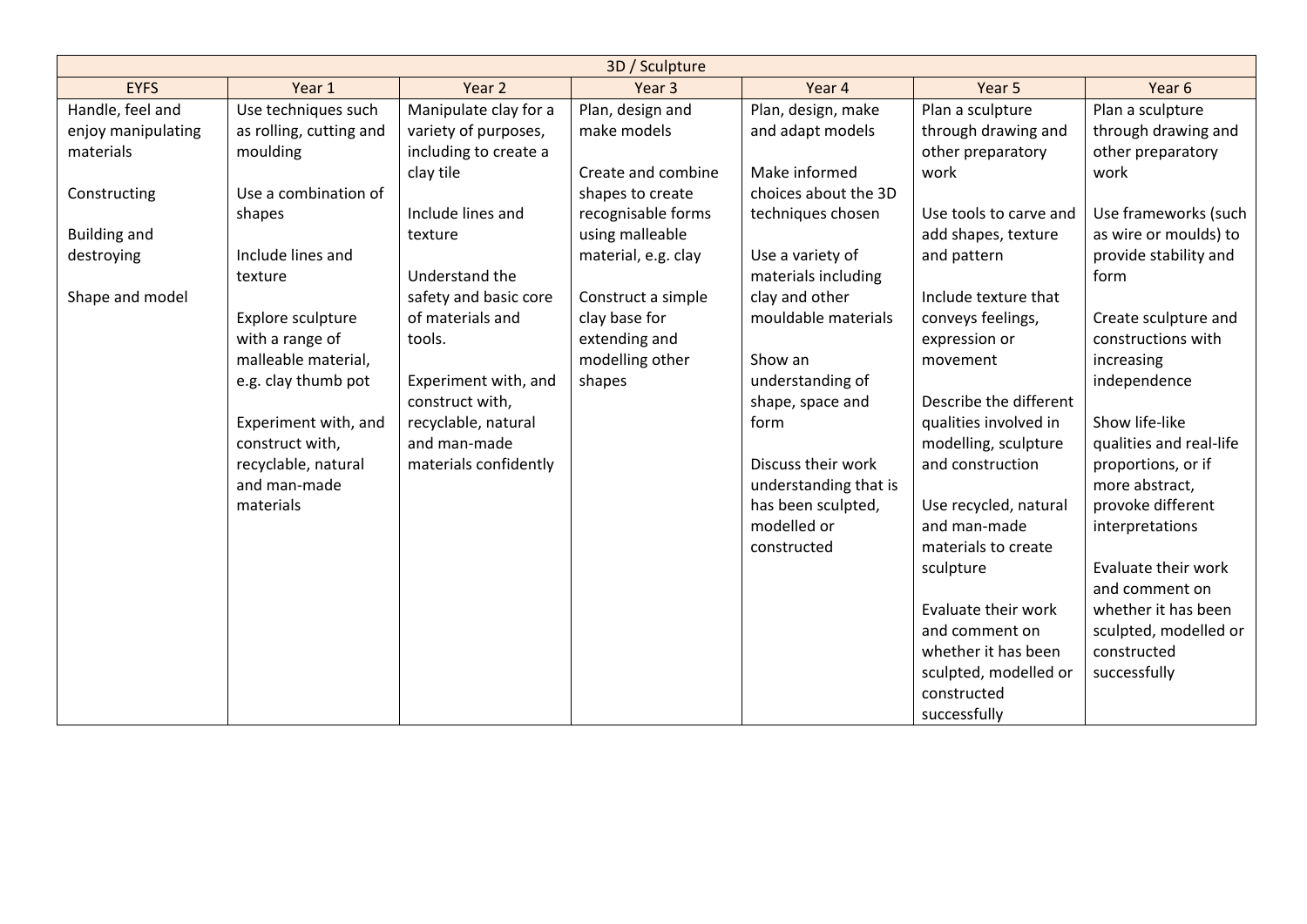| Textiles / Collage                                                                                         |                                                                                                                                                                                                                                                                                                                                                      |                                                                                                                                                                       |                                                                                                                                                                                                                                                                                                                                      |                                                                                                                                                                                                                                                                                                                                                                                         |                                                                                                                                                                                                                                                                                                                                                                                     |                                                                                                                                                                                                                                                                                                                                                                                                                                            |  |
|------------------------------------------------------------------------------------------------------------|------------------------------------------------------------------------------------------------------------------------------------------------------------------------------------------------------------------------------------------------------------------------------------------------------------------------------------------------------|-----------------------------------------------------------------------------------------------------------------------------------------------------------------------|--------------------------------------------------------------------------------------------------------------------------------------------------------------------------------------------------------------------------------------------------------------------------------------------------------------------------------------|-----------------------------------------------------------------------------------------------------------------------------------------------------------------------------------------------------------------------------------------------------------------------------------------------------------------------------------------------------------------------------------------|-------------------------------------------------------------------------------------------------------------------------------------------------------------------------------------------------------------------------------------------------------------------------------------------------------------------------------------------------------------------------------------|--------------------------------------------------------------------------------------------------------------------------------------------------------------------------------------------------------------------------------------------------------------------------------------------------------------------------------------------------------------------------------------------------------------------------------------------|--|
| <b>EYFS</b>                                                                                                | Year 1                                                                                                                                                                                                                                                                                                                                               | Year <sub>2</sub>                                                                                                                                                     | Year 3                                                                                                                                                                                                                                                                                                                               | Year 4                                                                                                                                                                                                                                                                                                                                                                                  | Year 5                                                                                                                                                                                                                                                                                                                                                                              | Year 6                                                                                                                                                                                                                                                                                                                                                                                                                                     |  |
| Handle, manipulate<br>and enjoy using<br>materials<br>Sensory experience<br>Simple weaving and<br>collages | Collage<br>Use a wide variety of media<br>that are cut, torn and<br>glued, for example<br>naturally resourced<br>materials linking to seasons<br>and weather e.g. leaves,<br>sticks, flowers<br><b>Textiles</b><br>Use a variety of techniques<br>e.g. weaving, finger<br>knitting, fabric crayons and<br><b>Binca</b><br>Sort and arrange materials | <b>Textiles</b><br>Use a variety of<br>techniques to join fabrics<br>by using running stitch,<br>glue, staples, over<br>sewing, tape<br>Sort and arrange<br>materials | Collage<br>Select and a range of<br>media for striking effect<br>Ensure placement of<br>pieces is precise<br>Use coiling, overlapping,<br>tessellation, mosaic and<br>montage<br><b>Textiles</b><br>Use a variety of<br>techniques such as basic<br>cross, over- and back<br>stitching, weaving,<br>quilting and gathering<br>fabric | <b>Textiles</b><br>Choose collage or textiles<br>as a means of extending<br>work already achieved<br>Collect visual information<br>from a variety of sources,<br>describing with vocabulary<br>based on the visual and<br>tactile elements<br>Refine and alter ideas and<br>explain choices using art<br>vocabulary<br>Match the tool to the<br>material<br>Combine skills more readily | <b>Collage &amp; Textiles</b><br>Extend their work within<br>a specified technique<br>Refine and alter ideas and<br>evaluating choices using<br>art vocabulary<br>Begin to reason choice of<br>technique and medium,<br>justifying using visual and<br>tactile elements<br><b>Textiles</b><br>Show precision in<br>techniques<br>With close supervision,<br>join fabrics using over | <b>Collage &amp; Textiles</b><br>Extend their work within a<br>specified technique<br>To be expressive and analytical to<br>adapt, extend and justify their<br>work<br>Reason choice of technique and<br>medium, justifying by comparison<br>of visual and tactile elements<br>Collage<br>Use thoughtfully selected media<br>to create collage<br>Carefully consider the placement<br>of pieces (be precise) to create a<br>desired effect |  |
|                                                                                                            |                                                                                                                                                                                                                                                                                                                                                      |                                                                                                                                                                       | Name the tools and<br>materials they have used<br>Develop skills in stitching,<br>cutting and joining                                                                                                                                                                                                                                | such as basic cross and<br>back stitching, weaving,<br>quilting and gathering<br>fabric<br>Experiments with paste<br>resist                                                                                                                                                                                                                                                             | sewing, back stitch,<br>blanket stitch or machine<br>stitching<br>Use different grasses<br>(thickness) of threads and<br>needles                                                                                                                                                                                                                                                    | Combine textures to impact on<br>visual and tactile qualities<br>Make informed choices about<br>use of coiling, overlapping,<br>tessellation, mosaic and montage<br>for effect                                                                                                                                                                                                                                                             |  |
|                                                                                                            |                                                                                                                                                                                                                                                                                                                                                      |                                                                                                                                                                       |                                                                                                                                                                                                                                                                                                                                      |                                                                                                                                                                                                                                                                                                                                                                                         |                                                                                                                                                                                                                                                                                                                                                                                     | <b>Textiles</b><br>Show precision in techniques<br>With increasing independence,<br>join fabrics using over sewing,<br>back stitch, blanket stitch or<br>machine stitching                                                                                                                                                                                                                                                                 |  |
|                                                                                                            |                                                                                                                                                                                                                                                                                                                                                      |                                                                                                                                                                       |                                                                                                                                                                                                                                                                                                                                      |                                                                                                                                                                                                                                                                                                                                                                                         |                                                                                                                                                                                                                                                                                                                                                                                     | Use different grasses (thickness)<br>of threads and needles<br>Awareness of the potential of the<br>uses of material<br>Use different techniques, colours<br>and textures etc when designing<br>and making pieces of work                                                                                                                                                                                                                  |  |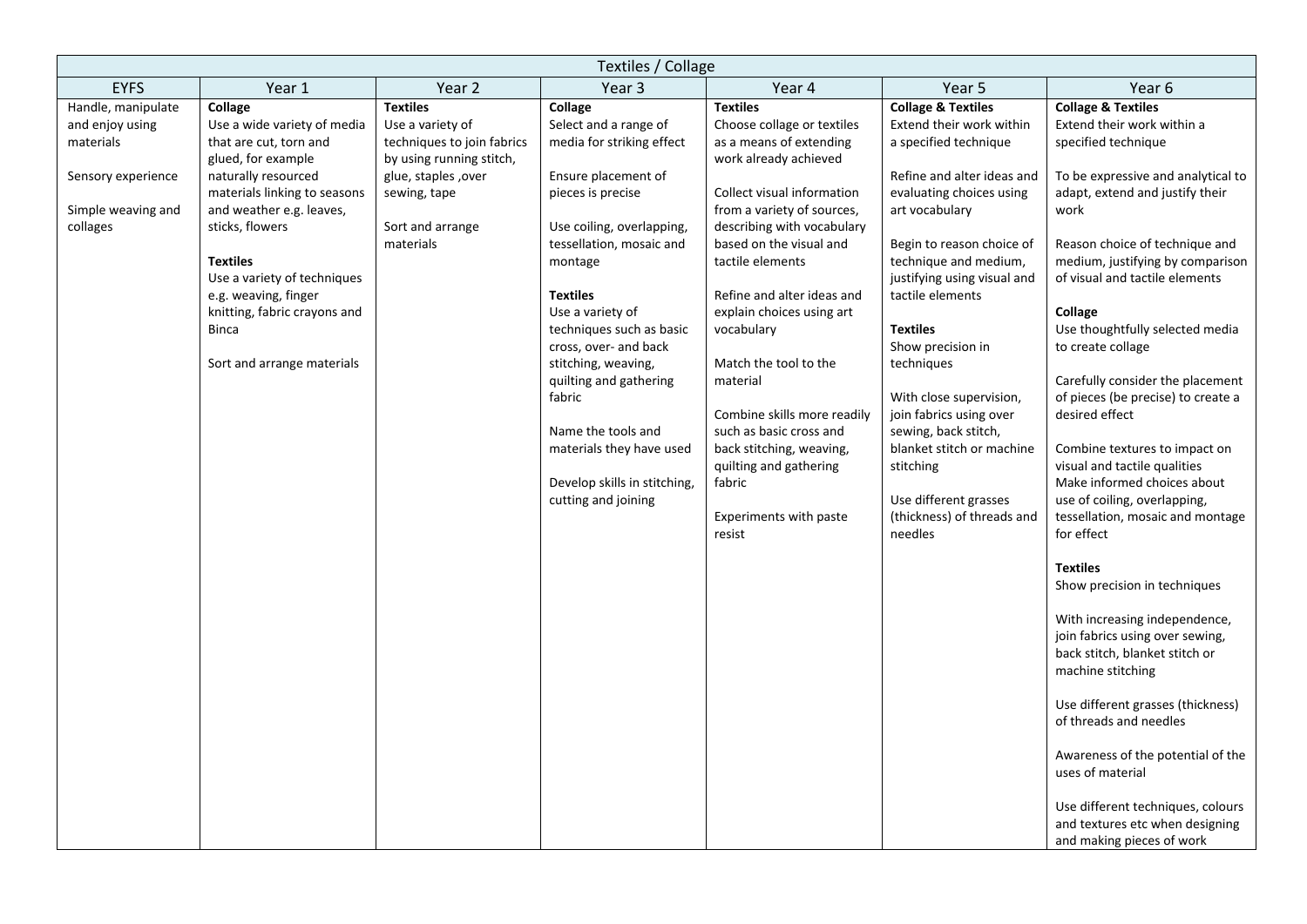| <b>Printing</b>             |                                          |                                                 |                                                                                         |        |                                                           |                                                |
|-----------------------------|------------------------------------------|-------------------------------------------------|-----------------------------------------------------------------------------------------|--------|-----------------------------------------------------------|------------------------------------------------|
| <b>EYFS</b>                 | Year 1                                   | Year 2                                          | Year 3                                                                                  | Year 4 | Year 5                                                    | Year <sub>6</sub>                              |
| <b>Rubbings</b>             | Make marks in print<br>with a variety of | Use a variety of<br>techniques to make          | Research, create and refine a print using a<br>variety of techniques, including precise |        | Explain and evaluate varied printing<br>techniques        |                                                |
| Print with a variety        | objects e.g. fruit,                      | prints e.g. press, roll,                        | repeated patterns                                                                       |        |                                                           |                                                |
| of objects                  | vegetables or<br>sponges)                | rub and stamp                                   | Select broadly the kinds of material; to print                                          |        | Build up layers and colours/textures to create<br>pattern |                                                |
| Print with block<br>colours | Use repeating or                         | Explore pattern and<br>shape, creating          | with in order to get the effect they want                                               |        | Organise their work in terms of pattern,                  |                                                |
|                             | overlapping shapes                       | designs for printing<br>based on observation    | Make more sophisticated printing blocks                                                 |        |                                                           | repetition, symmetry or random printing styles |
|                             | Make rubbings                            | in natural or built<br>environments             | Resist printing including marbling, silkscreen<br>and coldwater paste                   |        | Choose inks and overlay colours                           |                                                |
|                             | Build a repeating                        |                                                 |                                                                                         |        | Experiment with using batik safely                        |                                                |
|                             | pattern and recognise                    | Print using a variety                           | Discuss the processes used to produce a                                                 |        |                                                           |                                                |
|                             | pattern in the<br>environment (e.g.      | of materials, objects<br>and techniques,        | simple print                                                                            |        |                                                           |                                                |
|                             | wallpapers)                              | layering colour                                 |                                                                                         |        |                                                           |                                                |
|                             |                                          | Begin to make                                   |                                                                                         |        |                                                           |                                                |
|                             |                                          | printing blocks (e.g.<br>coiled string glued to |                                                                                         |        |                                                           |                                                |
|                             |                                          | a block)                                        |                                                                                         |        |                                                           |                                                |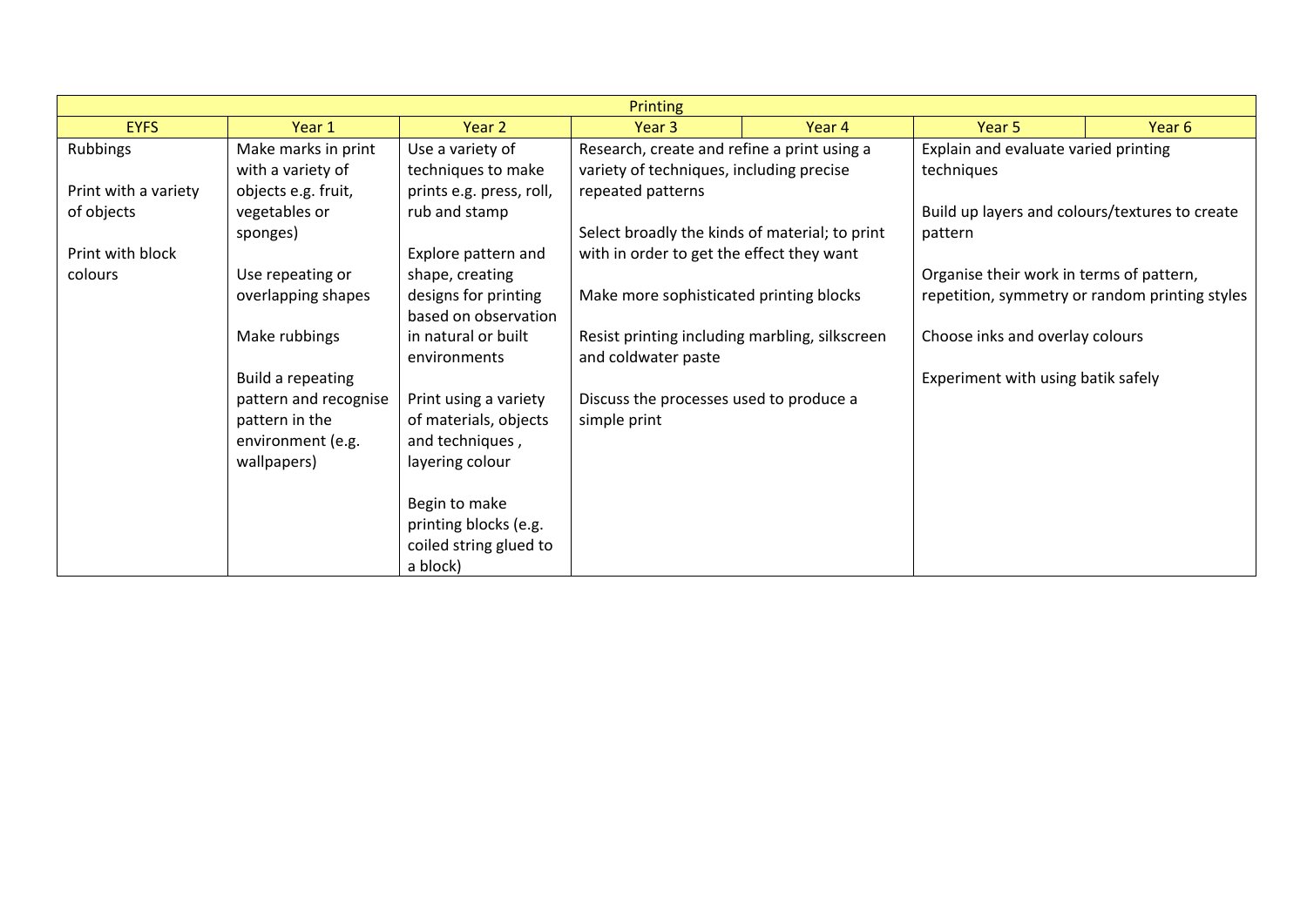|                       |                       |                                                | Exploring and developing ideas (ongoing)        |                                              |                        |                                              |
|-----------------------|-----------------------|------------------------------------------------|-------------------------------------------------|----------------------------------------------|------------------------|----------------------------------------------|
| <b>EYFS</b>           | Year 1                | Year 2                                         | Year <sub>3</sub>                               | Year 4                                       | Year <sub>5</sub>      | Year 6                                       |
| Explore ideas from    | Record and explore    | Record and explore                             | Select and record                               | Select and record                            | Select and record      | Select and record                            |
| observation,          | ideas from            | ideas from first-hand                          | from first-hand                                 | from first-hand                              | from first-hand        | from first-hand                              |
| experience and        | first-hand            | observation,                                   | observation,                                    | observation,                                 | observation,           | observation,                                 |
| imagination           | observation,          | experience and                                 | experience and                                  | experience and                               | experience and         | experience and                               |
|                       | experience and        | imagination                                    | imagination, and                                | imagination, and                             | imagination, and       | imagination, and                             |
| Discuss their work    | imagination           |                                                | explore ideas for                               | explore ideas for                            | explore ideas for      | explore ideas for                            |
| with adults and peers |                       | Ask and answer                                 | different purposes                              | different purposes                           | different purposes     | different purposes                           |
|                       | Ask and answer        | questions about the                            |                                                 |                                              |                        |                                              |
|                       | questions about the   | starting points of                             | Question and make                               | Question and make                            | Question and make      | Question and make                            |
|                       | starting points of    | their work, and the                            | thoughtful                                      | thoughtful                                   | thoughtful             | thoughtful                                   |
|                       | their work, and       | processes they have                            | observations about                              | observations about                           | observations about     | observations about                           |
|                       | develop their ideas.  | used.                                          | starting points and                             | starting points and                          | starting points and    | starting points and                          |
|                       | Describe the work of  |                                                | select ideas to use in                          | select ideas to use in                       | select ideas to use in | select ideas to use in                       |
|                       | artists, craft makers | Describe the                                   | their work                                      | their work                                   | their work             | their work                                   |
|                       | and designers         | similarities and                               |                                                 |                                              |                        |                                              |
|                       |                       | differences within the                         | Use the work of other                           | Use the work of other                        | Select ideas from the  | Select ideas from the                        |
|                       |                       | works of artists, craft                        | artists as a stimulus to                        | artists as a stimulus                        | work of other artists  | work of other artists                        |
|                       |                       | makers and designers<br>in different times and | develop ideas                                   | to develop ideas                             | as a stimulus to       | as a stimulus to                             |
|                       |                       |                                                |                                                 | Assess the work of                           | develop ideas          | develop idea<br>Examine the work of          |
|                       |                       | cultures                                       | Demonstrate                                     |                                              | Evaluate the work of   |                                              |
|                       |                       |                                                | understanding of the<br>works of great artists, | great artists, craft<br>makers and designers | great artists, craft   | great artists, craft<br>makers and designers |
|                       |                       |                                                | craft makers and                                | in history by making                         | makers and designers   | in history by making                         |
|                       |                       |                                                | designers in history                            | comparisons across                           | in history by making   | comparisons across                           |
|                       |                       |                                                | by contrasting their                            | different times and                          | comparisons across     | different times and                          |
|                       |                       |                                                | works                                           | cultures                                     | different times and    | cultures, giving detail                      |
|                       |                       |                                                |                                                 |                                              | cultures giving detail | about style and how                          |
|                       |                       |                                                |                                                 |                                              | about style            | the work of those                            |
|                       |                       |                                                |                                                 |                                              |                        | studied was                                  |
|                       |                       |                                                |                                                 |                                              |                        | influential in both                          |
|                       |                       |                                                |                                                 |                                              |                        | society and to other                         |
|                       |                       |                                                |                                                 |                                              |                        | artists                                      |